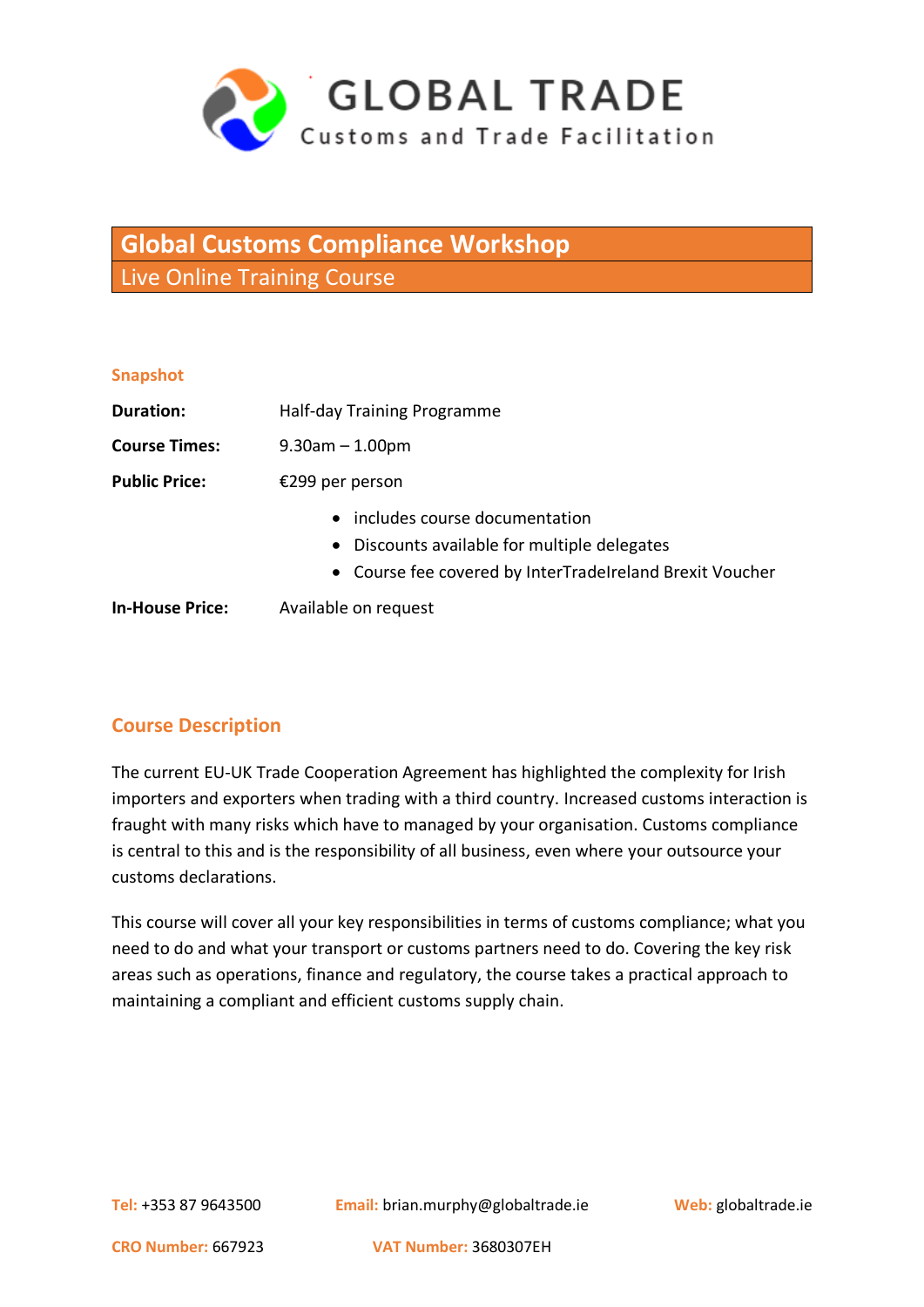

## **Course Content**

The course content will deliver a solid understanding of the concept of customs compliance and risk, including the sources of customs risk by business function. The course covers a comprehensive and in-dept range of topics in customs compliance and regulation.

It will also look at very specific rules and processes in terms of compliance checks, that allow importers and exporters to navigate this sometimes-complex topic, in an organised and practical manner.

The course outline is as follows:

- EU Customs Law and Regulations
- International Customs Regulations
- Tariff Classification and understanding TARIC database
- Product Rules of Origin
- Customs Valuation
- Customs Declarations and Customs IT systems
- Customs Processes & Procedures

### **Learning Outcomes**

- Demonstrate understanding of core compliance areas of origin, classification and valuation
- Understand how to practically apply customs compliance checks to your business and import/export paperwork
- How to prepare or a customs audit from Revenue
- Understand your obligations to customs authorities when outsourcing your customs activities
- Demonstrate a solid understanding of customs compliance from a strategic point of view; what to outsource, what to keep in-house

# **Who should attend?**